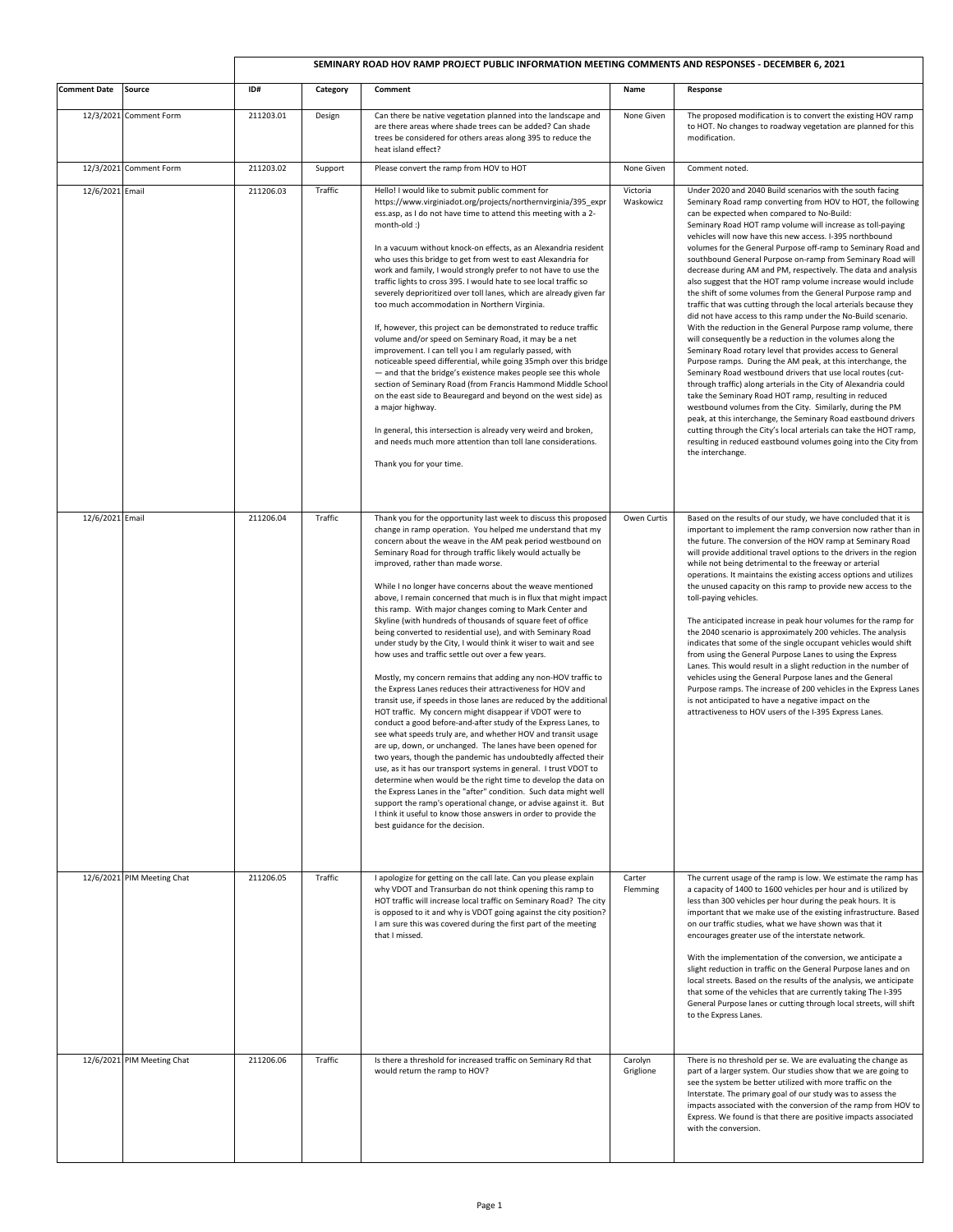|                     |                            | SEMINARY ROAD HOV RAMP PROJECT PUBLIC INFORMATION MEETING COMMENTS AND RESPONSES - DECEMBER 6, 2021 |          |                                                                                                                                                                                                                                                                                                                                                                                                                                         |                    |                                                                                                                                                                                                                                                                                                                                                                                                                                                                                                                                                                                                                                                                                                                                                                                                                                                                                                                                                                                                                                                                                                                                                                                                                                                                                                                                                                                                                                                                                                                          |
|---------------------|----------------------------|-----------------------------------------------------------------------------------------------------|----------|-----------------------------------------------------------------------------------------------------------------------------------------------------------------------------------------------------------------------------------------------------------------------------------------------------------------------------------------------------------------------------------------------------------------------------------------|--------------------|--------------------------------------------------------------------------------------------------------------------------------------------------------------------------------------------------------------------------------------------------------------------------------------------------------------------------------------------------------------------------------------------------------------------------------------------------------------------------------------------------------------------------------------------------------------------------------------------------------------------------------------------------------------------------------------------------------------------------------------------------------------------------------------------------------------------------------------------------------------------------------------------------------------------------------------------------------------------------------------------------------------------------------------------------------------------------------------------------------------------------------------------------------------------------------------------------------------------------------------------------------------------------------------------------------------------------------------------------------------------------------------------------------------------------------------------------------------------------------------------------------------------------|
| <b>Comment Date</b> | Source                     | ID#                                                                                                 | Category | Comment                                                                                                                                                                                                                                                                                                                                                                                                                                 | Name               | Response                                                                                                                                                                                                                                                                                                                                                                                                                                                                                                                                                                                                                                                                                                                                                                                                                                                                                                                                                                                                                                                                                                                                                                                                                                                                                                                                                                                                                                                                                                                 |
|                     | 12/6/2021 PIM Meeting Chat | 211206.07                                                                                           | Traffic  | When were the traffic studies for Seminary Road traffic done?<br>Pre-covid, or during Covid?                                                                                                                                                                                                                                                                                                                                            | Carter<br>Flemming | These were all done pre-COVID.                                                                                                                                                                                                                                                                                                                                                                                                                                                                                                                                                                                                                                                                                                                                                                                                                                                                                                                                                                                                                                                                                                                                                                                                                                                                                                                                                                                                                                                                                           |
|                     | 12/6/2021 PIM Meeting Chat | 211206.08                                                                                           | Outreach | So the city's opposition to the change has not had any impract<br>on VDOT's decision? Has VDOT met with city staff regarding this<br>change to hear their position?                                                                                                                                                                                                                                                                     | Carter<br>Flemming | We have coordinated the scope and study methodology with<br>City staff. We met several times with City staff back prior to<br>2019. They reviewed our traffic studies and we addressed their<br>comments. City staff provided input on the study area to be used<br>in the study. We met with City representatives back in 2019 and<br>then we have again coordinated with them and met during the<br>fall of 2021.                                                                                                                                                                                                                                                                                                                                                                                                                                                                                                                                                                                                                                                                                                                                                                                                                                                                                                                                                                                                                                                                                                      |
|                     | 12/6/2021 PIM Meeting Chat | 211206.09                                                                                           | Outreach | Thank you for hosting the meeting. And I was just trying to<br>understand how the city's position against it was taken into<br>account with the Transurban and VDOT decision to go forward<br>with it.<br>I know you're saying they made some suggestions about the<br>study area and all, but it's my understanding anyway that the<br>city is still opposed to this change. Is that incorrect or have the<br>city changed their mind? | Carter<br>Flemming | The City's position in 2012 was a preference for ramp operations<br>that minimize traffic volumes. Back in 2012, we were projecting<br>larger traffic volumes than what we are seeing on the ramp. The<br>current counts taken by the new study indicates that we are well<br>below the capacity of the ramp and much lower than what<br>people thought would happen with the implementation of the<br>Mark Center development. The current volumes are significantly<br>lower than what the traffic analysts anticipated.<br>City staff reviewed the VDOT study and indicated in a letter<br>dated December 6, 2019, that, "Overall, we found the analysis<br>methodology is consistent with good industry practice and there<br>were no fatal flaws in the assumptions, projections or results." In<br>a Memo from City Manager Mark Jinks to City Council dated<br>November 15, 2021, Mr. Jinks notes that, "After reviewing the<br>VDOT analysis, the City submitted a letter in 2019 stating the<br>City position on the project which maintains the 2012 City<br>position expressing a preference for ramp operations that<br>minimize traffic volume traveling to and from Seminary Road<br>east of I-395. In its review of the VDOT analysis, City staff<br>concurred with the VDOT findings which found that converting<br>the ramp to High Occupancy Toll (HOT) has minimal impacts<br>within the City of Alexandria borders."                                                                                 |
|                     | 12/6/2021 Comment Form     | 211206.10                                                                                           | Traffic  | This is just a cashgrab by Transurban and VDOT is more than<br>willing to oblige. Traffic is due to get much worse in the next few<br>years with the Landmark improvements planned and cutting off<br>access to 395 will make the Duke street exit a nightmare.                                                                                                                                                                         | Santiago<br>Gasco  | Under 2020 and 2040 Build scenarios with the south facing<br>Seminary Road ramp converting from HOV to HOT, the following<br>can be expected when compared to No-Build:<br>Seminary Road HOT ramp volume will increase as toll-paying<br>vehicles will now have this new access. I-395 northbound<br>volumes for the General Purpose off-ramp to Seminary Road and<br>southbound General Purpose on-ramp from Seminary Road will<br>decrease during AM and PM, respectively. The data and analysis<br>also suggest that the HOT ramp volume increase would include<br>the shift of some volumes from the General Purpose ramp and<br>traffic that was cutting through the local arterials because they<br>did not have access to this ramp under the No-Build scenario.<br>With the reduction in the General Purpose ramp volume, there<br>will consequently be a reduction in the volumes along the<br>Seminary Road rotary level that provides access to General<br>Purpose ramps. During the AM peak, at this interchange, the<br>Seminary Road westbound drivers that use local routes (cut-<br>through traffic) along arterials in the City of Alexandria could<br>take the Seminary Road HOT ramp, resulting in reduced<br>westbound volumes from the City. Similarly, during the PM<br>peak, at this interchange, the Seminary Road eastbound drivers<br>cutting through the City's local arterials can take the HOT ramp,<br>resulting in reduced eastbound volumes going into the City from<br>the interchange. |
| 12/7/2021 Email     |                            | 211207.11                                                                                           | Support  | Hell yes! I've never seen a HOV vehicle use it. Open it and I'll use<br>it, guaranteed.                                                                                                                                                                                                                                                                                                                                                 | V. Careatti        | Comment noted.                                                                                                                                                                                                                                                                                                                                                                                                                                                                                                                                                                                                                                                                                                                                                                                                                                                                                                                                                                                                                                                                                                                                                                                                                                                                                                                                                                                                                                                                                                           |
| 12/7/2021 Email     |                            | 211207.12                                                                                           | Support  | I strongly support allowing HOT access. It's crazy that one<br>cannot get on the HOT lanes at Little River Turnpike with the<br>reconfiguration of its on ramps making one have to go a long<br>way down 395 to get on.                                                                                                                                                                                                                 | Mark               | Comment noted.                                                                                                                                                                                                                                                                                                                                                                                                                                                                                                                                                                                                                                                                                                                                                                                                                                                                                                                                                                                                                                                                                                                                                                                                                                                                                                                                                                                                                                                                                                           |
| 12/7/2021 Email     |                            | 211207.13                                                                                           | Support  | I would be in favor of the change. More options for drivers is<br>better.<br>I would just change the signs and make the change as soon as<br>possible. It would be better for commuters and travelers.                                                                                                                                                                                                                                  | Chris              | Comment noted.                                                                                                                                                                                                                                                                                                                                                                                                                                                                                                                                                                                                                                                                                                                                                                                                                                                                                                                                                                                                                                                                                                                                                                                                                                                                                                                                                                                                                                                                                                           |